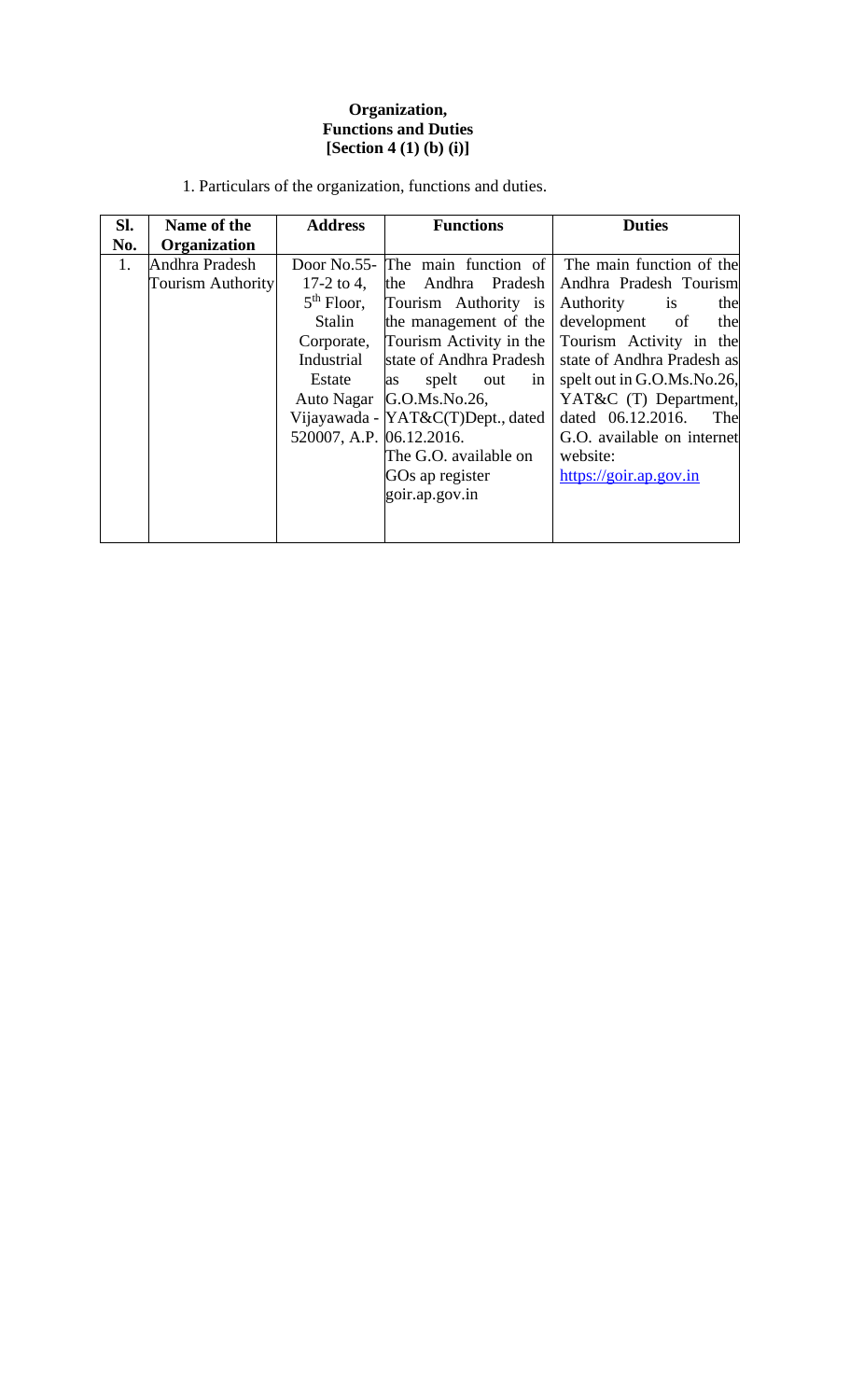| Sl.<br>No.   | Name of the<br>officer /<br>employee<br>Sri/Smt.                                                            | <b>Designation</b>                 | <b>Duties allotted</b>                                                                                                                                                                                                                                                                                                                                                                                                                                   | <b>Powers</b>                                                                                                                                        |  |  |
|--------------|-------------------------------------------------------------------------------------------------------------|------------------------------------|----------------------------------------------------------------------------------------------------------------------------------------------------------------------------------------------------------------------------------------------------------------------------------------------------------------------------------------------------------------------------------------------------------------------------------------------------------|------------------------------------------------------------------------------------------------------------------------------------------------------|--|--|
| $\mathbf{1}$ | Sri Pravin<br>Kumar, IAS.                                                                                   | <b>Chief Executive</b><br>Officer. | 1. Overall<br>coordination,<br>guidance and supervision of<br>Andhra Pradesh Tourism<br>Authority.<br>2. Implementation of Tourism<br>Policy.<br>3. Policies and programmes of Authority<br>the Government, including respect of non-<br>restructuring and reframing cadre officers and<br>of existing programmes;<br>4. Overall supervision of Pradesh<br>matters relating to Authority.<br>Management including<br>Budget & Expenditure<br>Management. | Chief Executive<br>Officer is the final<br>decision<br>making<br>authority in the<br>Department.<br>Disciplinary<br>in<br>staff of Andhra<br>Tourism |  |  |
|              | The Office Orders issued allocating the duties to Officers & Staff enclosed<br>at Annexures 1, 2, 3, 4 & 5. |                                    |                                                                                                                                                                                                                                                                                                                                                                                                                                                          |                                                                                                                                                      |  |  |

# **Powers and Duties of Officers and Employees [Section 4 (1) (b) (ii)]**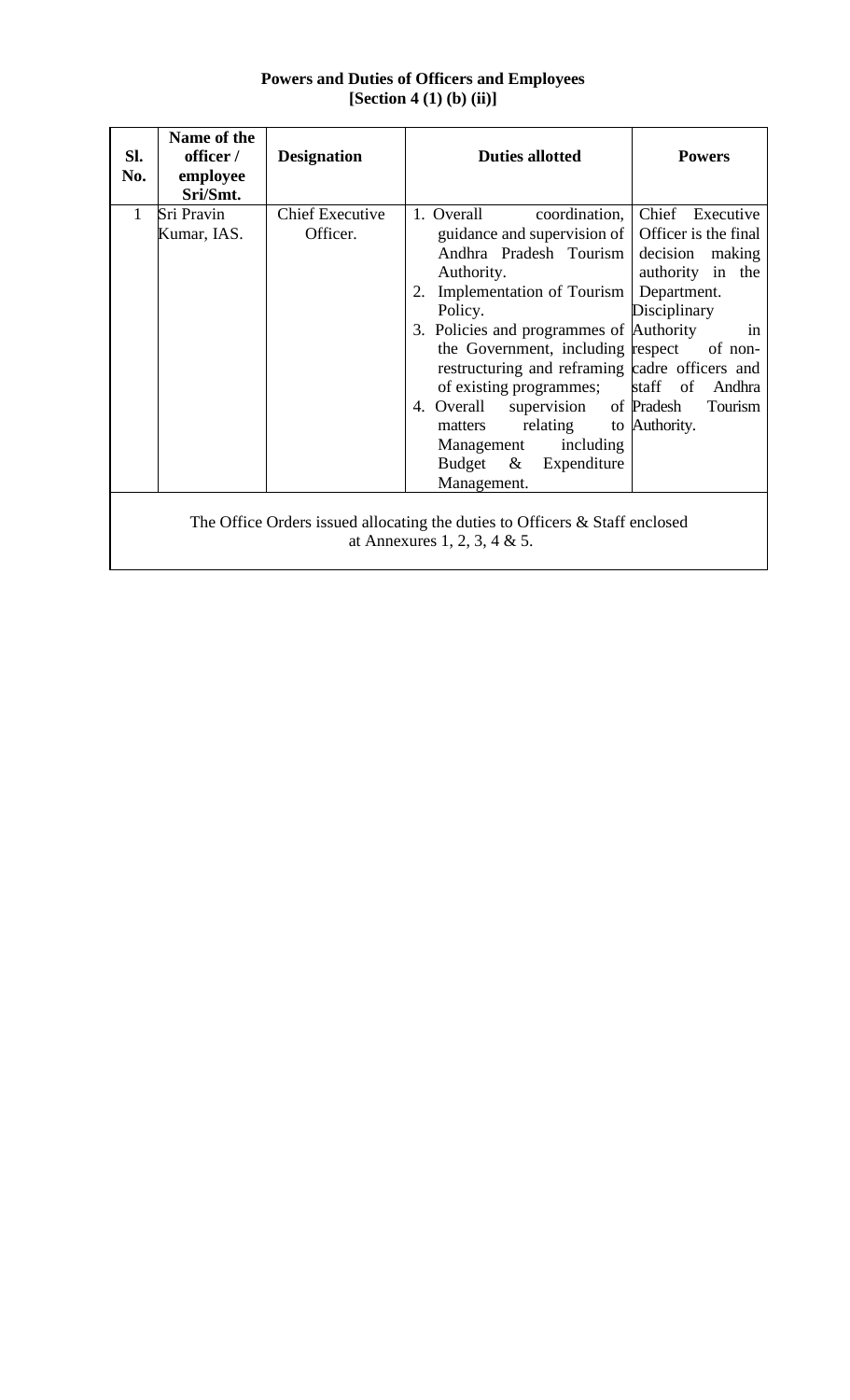### **Procedure followed in Decision-making Process [Section 4 (1) (b) (iii)]**

| <b>Activity</b>      | <b>Description</b> | Decision-making<br>process | <b>Designation of</b><br>final decision-<br>making authority |
|----------------------|--------------------|----------------------------|--------------------------------------------------------------|
| Overall Co-          | Andhra             | concerned<br>The section   | <b>Chief Executive</b>                                       |
| ordination, guidance | Pradesh            | prepare note which will    | Officer / Special                                            |
| $&$ supervision of   | Tourism            | be submitted to Chief      | Chief Secretary to                                           |
| Tourism activity of  | Authority.         | Executive Officer,         | Government of                                                |
| Andhra Pradesh       |                    | through concerned Group    | Tourism / Hon'ble                                            |
| Tourism Authority.   |                    | Head for a decision.       | Minister for Tourism.                                        |
|                      |                    |                            |                                                              |

### **Norms set for the discharge of functions [Section 4 (1) (b) (iv) ]**

| Sl.            | <b>Function / Service</b>                                                                                                          | Norms/                                                                                                        | <b>Time frame</b>                                                                                                                                                   | <b>Reference</b>                        |
|----------------|------------------------------------------------------------------------------------------------------------------------------------|---------------------------------------------------------------------------------------------------------------|---------------------------------------------------------------------------------------------------------------------------------------------------------------------|-----------------------------------------|
| No.            |                                                                                                                                    | <b>Standards of</b>                                                                                           |                                                                                                                                                                     | document                                |
|                |                                                                                                                                    | performance                                                                                                   |                                                                                                                                                                     | prescribing the                         |
|                |                                                                                                                                    | set                                                                                                           |                                                                                                                                                                     | norms                                   |
| $\mathbf{1}$   | Personal Register,<br>Call<br>Book,<br>Remainders dairy<br>and Periodical<br>Registers are<br>prescribed fixing<br>responsibility. | Performance<br>of Staff/<br>Officers will<br>be assessed<br>through<br>confidential<br>reports every<br>year. | Papers have to<br>submitted<br>be<br>within 5 days<br>of their receipt<br>to the Section.<br>Similar time<br>frame<br><i>is</i><br>prescribed for<br>re-submission. | <b>District Office Manual</b><br>(DOM). |
| $\overline{2}$ | <b>Citizen related</b><br>a) Routine matters                                                                                       | As per Citizen<br>Charter                                                                                     | 3 days                                                                                                                                                              | Citizen Charter of<br>APTA.             |
|                | b) Other than<br>routine Matters                                                                                                   | $-do-$                                                                                                        | 10 days                                                                                                                                                             |                                         |
| 3              | Inter-<br>departmental<br>a) Routine matters                                                                                       | $-do-$                                                                                                        | 3 days                                                                                                                                                              |                                         |
|                | b) Other than<br>routine matters                                                                                                   | $-do-$                                                                                                        | 10 days                                                                                                                                                             |                                         |
|                | c) Service matters                                                                                                                 | $-do-$                                                                                                        | 5 days                                                                                                                                                              |                                         |
| $\overline{4}$ | Intra-departmental<br>a) Routine matters<br>Ex: Leaves postings<br>etc                                                             | $-do-$                                                                                                        | 3 days                                                                                                                                                              |                                         |
|                | b) Other than routine<br>matters Ex::<br>Representations,<br>appeal, Vigilance                                                     | -do-                                                                                                          | 10 days                                                                                                                                                             |                                         |
|                | c) Service matters                                                                                                                 | $-do-$                                                                                                        | 5 days                                                                                                                                                              |                                         |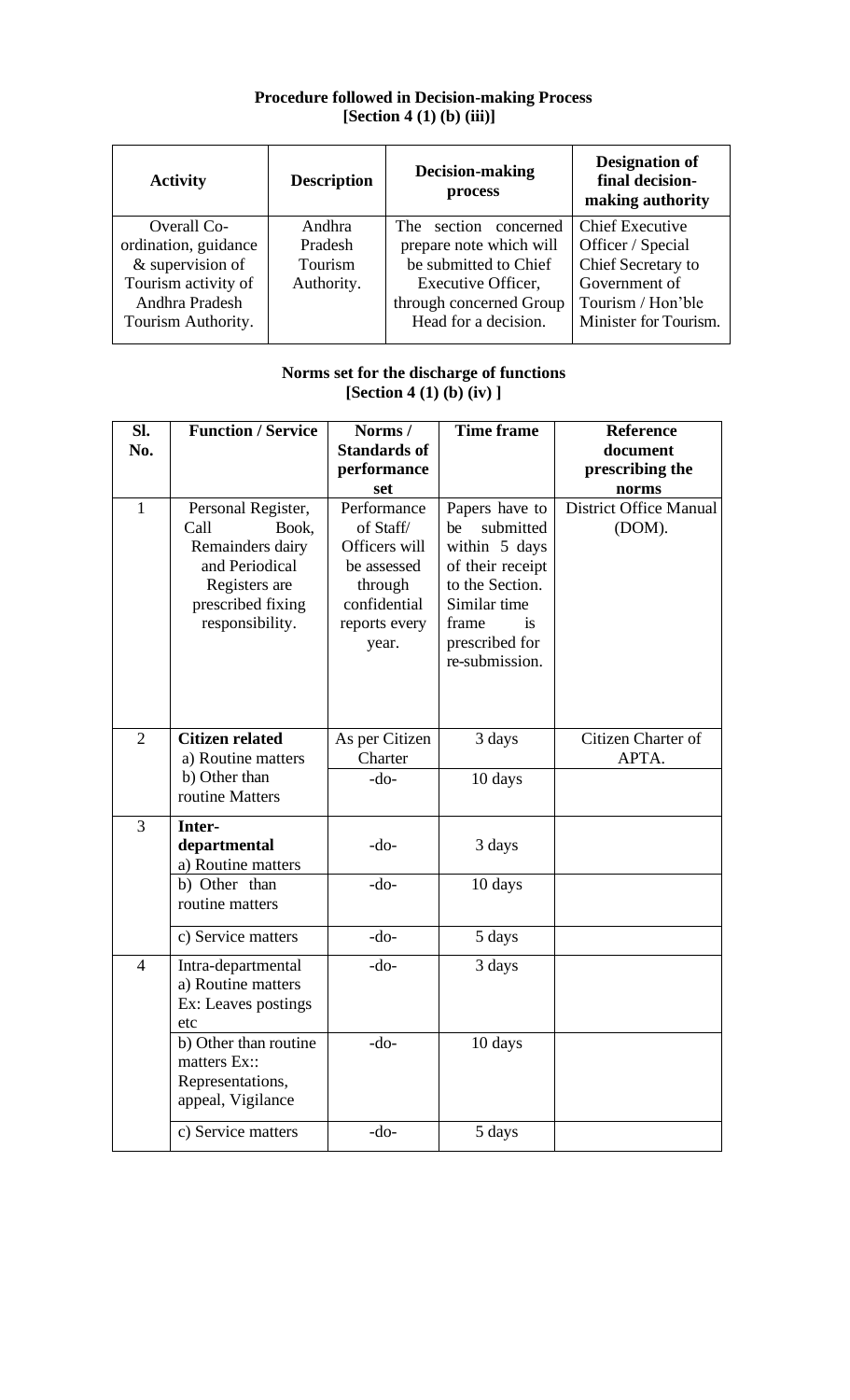| <b>Rules, Regulations, Instructions, Manual and Records for Discharging</b> |
|-----------------------------------------------------------------------------|
| <b>Functions.</b> [Section 4 (1) (b) (v) ]                                  |

| SI.<br>No.     | <b>Description</b>                 | <b>Gist of contents</b>     | <b>Price of the</b><br>publication if<br>priced |
|----------------|------------------------------------|-----------------------------|-------------------------------------------------|
| $\mathbf{1}$   | Financial Code.                    | <b>Financial Rules</b>      | Available through                               |
|                |                                    | regulating expenditure of   | Printing $&$                                    |
|                |                                    | Government Department.      | Stationery Dept.,                               |
| $\overline{2}$ | Treasury Code.                     | Treasury & Audit checks     | $-do-$                                          |
|                |                                    | on the bills of             |                                                 |
|                |                                    | Government Expenditure      |                                                 |
| 3              | Accounts Code.                     | Rules & Procedure of        | $-do-$                                          |
|                |                                    | Govt. Accounting            |                                                 |
| $\overline{4}$ | <b>Budget Manual</b>               | Rules & Procedure of        | $-do-$                                          |
|                |                                    | State Budget.               |                                                 |
| 5              | <b>Fundamental Rules.</b>          | Rules relating to pay,      | $-do-$                                          |
|                |                                    | leave, deputations etc., of |                                                 |
|                |                                    | Govt. Servants.             |                                                 |
| 6              | Pension<br>Revised<br>$\&$<br>code | Rules governing the         | $-do-$                                          |
|                | Pension Rules 1980.                | pensions, gratuity of       |                                                 |
|                |                                    | Govt. Servants.             |                                                 |
| $\overline{7}$ | <b>GPF Rules.</b>                  | Rules governing PF of       | $-do-$                                          |
|                |                                    | Govt. Servants.             |                                                 |
| 8              | TA and LTC Rules                   | Rules governing TA.,        | $-do-$                                          |
|                |                                    | <b>LTC</b> of Government    |                                                 |
|                |                                    | Servants.                   |                                                 |
| 9              | Act No.4 of 2017.                  | Formation of Andhra         | $-do-$                                          |
|                |                                    | Pradesh Tourism             |                                                 |
|                |                                    | Authority.                  |                                                 |

## **Categories of Documents held by the Public Authority under its control [Section 4 (1) (b) (vi)]**

| Sl.No. | Category of<br>documents         | Title<br>of<br>the<br><b>Document</b> | Designation and address of<br>the custodian (held by under<br>the control of whom)     |
|--------|----------------------------------|---------------------------------------|----------------------------------------------------------------------------------------|
|        | <b>Tourism Policy</b><br>2020-25 | Tourism Policy.                       | Electronically available in the<br>website: www:aptourism.gov.in<br>and goir.ap.gov.in |

#### **Arrangements for consultation with, or Representation by, the member of the public in relation to the formulation of policy of implementation thereof.**

| [Section 4 (1) (b) (vii)] |                                                                                                                                  |                                                                                                                           |  |  |  |  |
|---------------------------|----------------------------------------------------------------------------------------------------------------------------------|---------------------------------------------------------------------------------------------------------------------------|--|--|--|--|
| <b>Function / Service</b> | <b>Arrangements for</b><br>consultation with or<br>representation of<br><b>Public in relation</b><br>with policy<br>formulation. | <b>Arrangements for</b><br>consultation with or<br>representation of public in<br>relation with policy<br>implementation. |  |  |  |  |
| <b>Tourism Policy</b>     | Before preparing draft<br>policy meeting with<br>Stakeholders, hotels,<br>Tour Agents, Tour<br>Operators & experts<br>etc.,      |                                                                                                                           |  |  |  |  |
|                           |                                                                                                                                  |                                                                                                                           |  |  |  |  |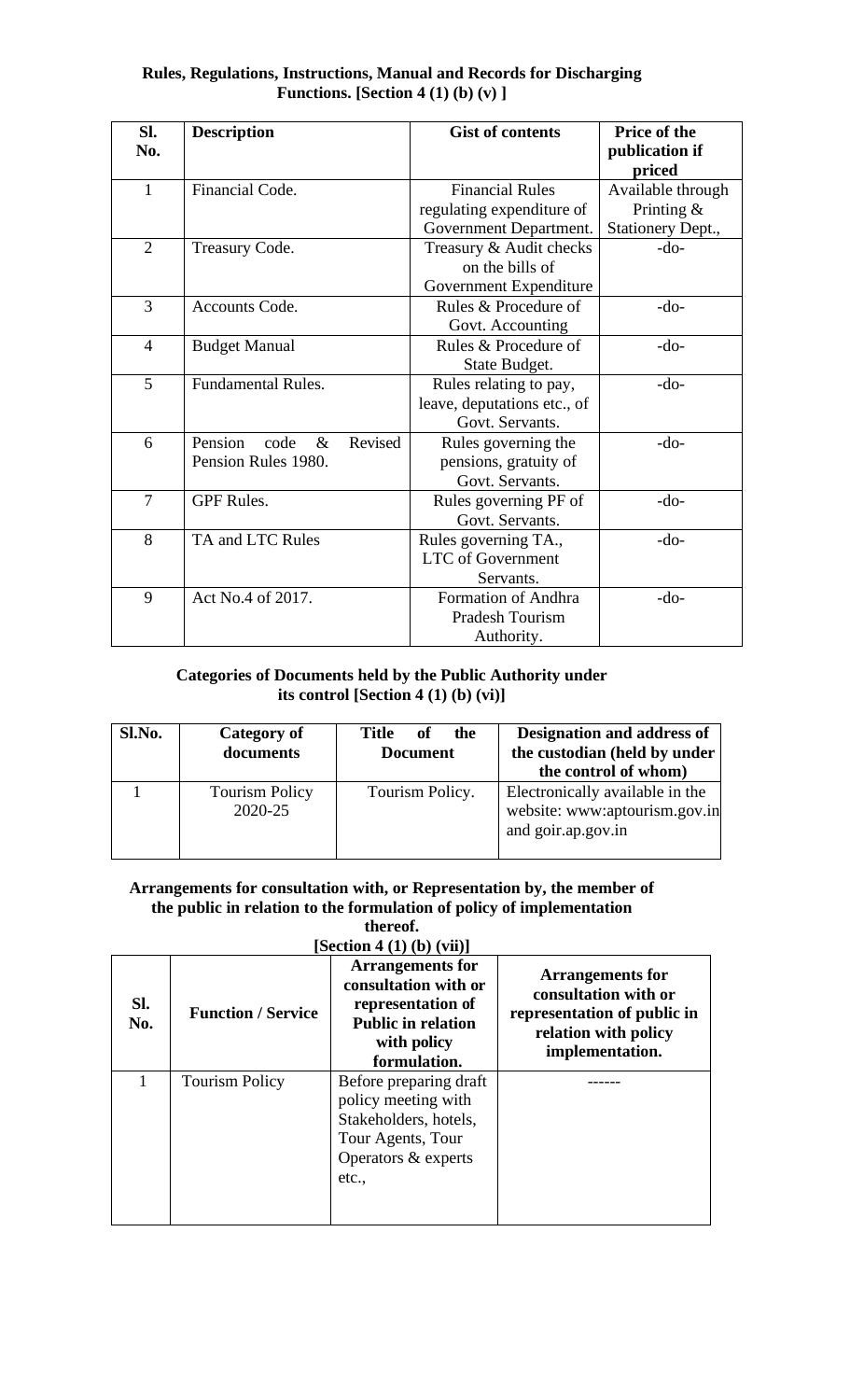### **Boards, Councils, Committees and other Bodies constituted as part of Public Authority [Section 4 (1) (b) (viii)]**

| Name of Board,<br>Council,<br>Committee etc., | <b>Composition</b> | <b>Powers and</b><br><b>Functions</b> | <b>Whether its</b><br>meetings open to<br><b>Public/Minutes of</b><br>its Meetings<br>accessible for Public |  |  |  |
|-----------------------------------------------|--------------------|---------------------------------------|-------------------------------------------------------------------------------------------------------------|--|--|--|
| Act No.4 of 2017 annexed at Annexure - VI.    |                    |                                       |                                                                                                             |  |  |  |

#### **Directory of Officers and Employees [Section 4 (1) (b) (ix) ]**

| Sl.No. | Name of Office/       | Name, Designation &                                        | <b>Telephone</b>   | <b>Email</b>             |
|--------|-----------------------|------------------------------------------------------------|--------------------|--------------------------|
|        | <b>Administrative</b> | <b>Address of Officers /</b>                               | & Fax              |                          |
|        | Unit                  | <b>Employees</b>                                           | <b>Office Tel:</b> |                          |
|        |                       | Sri/Smt                                                    | <b>Res Tel:</b>    |                          |
|        |                       |                                                            | Fax:               |                          |
|        | Andhra Pradesh        | Sri Pravin Kumar, IAS                                      | $(O)$ 0866-        | commr_trsm               |
|        | Tourism Authority.    | Chief Executive Officer.                                   | 2552963.           | $@$ ap.gov.in            |
|        |                       | Stalin Corporate, 5 <sup>th</sup> floor,                   |                    |                          |
|        |                       | Industrial Estate, Auto Nagar,                             |                    |                          |
|        |                       | Vijayawada.                                                |                    |                          |
|        |                       |                                                            |                    |                          |
|        |                       | Sri Md.Mohammad Sab,                                       | 9121144112         | Mdmsab123@               |
|        |                       | Director (EDG)<br>Stalin Corporate, 5 <sup>th</sup> floor, |                    | yahoo.com                |
|        |                       | Industrial Estate, Auto Nagar,                             |                    |                          |
|        |                       | Vijayawada.                                                |                    |                          |
|        |                       |                                                            |                    |                          |
|        |                       | Dr.V.Sambasiva Raju                                        | 9440502535         | vssrind@gmai             |
|        |                       | Director (Admin)                                           |                    | 1.com                    |
|        |                       | Stalin Corporate, 5 <sup>th</sup> floor,                   |                    |                          |
|        |                       | Industrial Estate, Auto Nagar,                             |                    |                          |
|        |                       | Vijayawada.                                                |                    |                          |
|        |                       |                                                            |                    |                          |
|        |                       | Sri P.Srinivasa Rao,                                       | 9121725858         | Diridg.apta@g            |
|        |                       | Director, IDG,                                             |                    | mail.com                 |
|        |                       | Stalin Corporate, 5 <sup>th</sup> floor,                   |                    |                          |
|        |                       | Industrial Estate, Auto Nagar,                             |                    |                          |
|        |                       | Vijayawada.                                                |                    |                          |
|        |                       | Sri B.Pitcheswara Rao                                      |                    | 9121144102   Bprao321@gm |
|        |                       | <b>Assistant Director,</b>                                 |                    | ail.com                  |
|        |                       | Andhra<br>Pradesh<br>Tourism                               |                    |                          |
|        |                       | Authority, 5th floor Stalin                                |                    |                          |
|        |                       | Corporate,<br>Auto<br>Nagar                                |                    |                          |
|        |                       | Industrial Area, Vijayawada,                               |                    |                          |
|        |                       | Andhra Pradesh                                             |                    |                          |
|        |                       | Sri K.K.Ganesh Babu,                                       |                    | Ganeshan_babu            |
|        |                       | Assistant Director,                                        |                    | @yahoo.com               |
|        |                       | Andhra<br>Pradesh<br>Tourism                               |                    |                          |
|        |                       | Authority, 5th floor Stalin                                |                    |                          |
|        |                       | Corporate,<br>Auto<br>Nagar                                |                    |                          |
|        |                       | Industrial Area, Vijayawada,                               |                    |                          |
|        |                       | Andhra Pradesh                                             |                    |                          |
|        |                       |                                                            |                    |                          |
|        |                       | Sri P.D.Pavan Kumar,                                       |                    |                          |
|        |                       | Manager Tourism,                                           |                    |                          |
|        |                       | Regional Directors<br>Office,                              |                    |                          |
|        |                       | Vijayawada.                                                |                    |                          |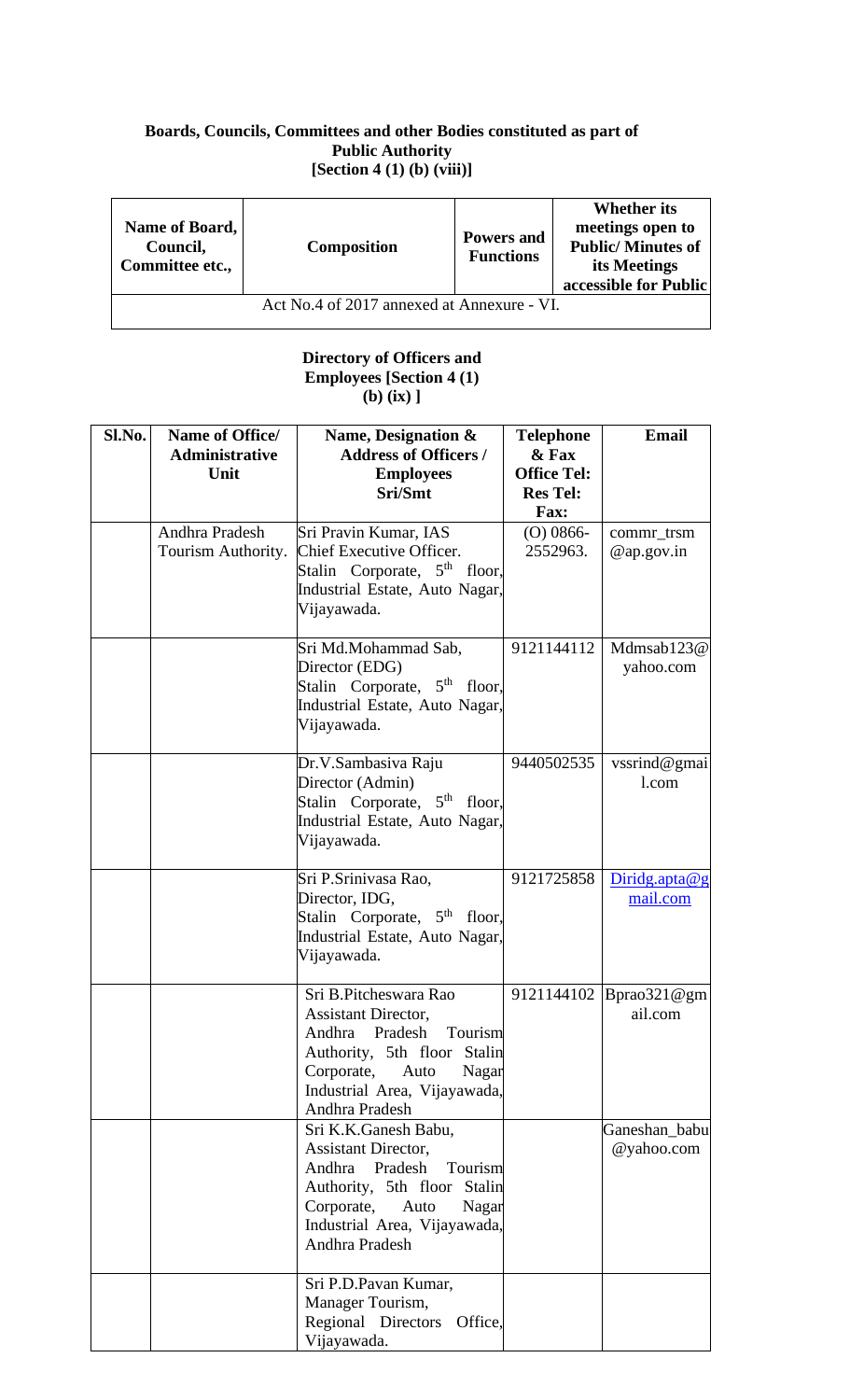|  | Sri C Mahidhar,<br>Chief Marketing Officer,<br>Andhra Pradesh Tourism<br>Authority, 5th floor Stalin<br>Corporate,<br>Auto<br>Nagar<br>Industrial Area, Vijayawada,<br>Andhra Pradesh.<br>Sri D.Ravi Kiran, | 9121144113<br>9704005252 | $\text{cm}$ o.apta@gm<br>ail.com<br>rkdakkumalla  |
|--|-------------------------------------------------------------------------------------------------------------------------------------------------------------------------------------------------------------|--------------------------|---------------------------------------------------|
|  | Chief Technology Officer,<br>Stalin Corporate, 5 <sup>th</sup> floor,<br>Industrial Estate, Auto Nagar,<br>Vijayawada.                                                                                      |                          | @gmail.com                                        |
|  | Sri K Visveswaraiah,<br>Senior Assistant,<br>Andhra<br>Pradesh Tourism Authority,<br>5th floor Stalin Corporate,<br>Auto Nagar Industrial Area,<br>Vijayawada, Andhra Pradesh                               | 9121144098               | tourism.dept.ap<br>@gmail.com                     |
|  | Smt. A Rajyalaxmi,<br>Manager PR, Andhra Pradesh<br>Tourism Authority, 5th floor<br>Stalin Corporate, Auto Nagar<br>Industrial Area, Vijayawada,<br>Andhra Pradesh                                          | 9121144095               | managerpr-<br>tourism@ap.go<br>v.in               |
|  | Sri Jaya Krishna Prasad<br>Executive,<br>Adnin<br>Andhra<br>Pradesh Tourism Authority,<br>5th floor Stalin Corporate,<br>Auto Nagar Industrial Area,<br>Vijayawada, Andhra Pradesh                          |                          | 9121144082   jayakrishnapras<br>ad.r@ap.gov.in    |
|  | Sri Anil Kumar,<br>Admin<br>Executive<br>Andhra<br>Pradesh Tourism Authority,<br>5th floor Stalin Corporate,<br>Auto Nagar Industrial Area,<br>Vijayawada, Andhra Pradesh                                   | 9121144098               | adminexe-acc-<br>apta@ap.gov.in                   |
|  | Sri P.V.Govardhana Giri,<br>Junior<br><b>Accounts</b><br>Officer.<br>Tourism<br>Department,<br>5th<br>floor, Stalin Corporate, Auto<br>Nagar<br>Industrial<br>Area.<br>Vijayawada, Andhra Pradesh           |                          | 9121144108 Venkata.pallgor<br><u>la@ap.gov.in</u> |
|  | Sri T.Mallikarjuna,<br>Tourist Information Officer,<br>Tourism<br>Department,<br>5th<br>floor, Stalin Corporate, Auto<br>Industrial<br>Nagar<br>Area.<br>Vijayawada, Andhra Pradesh.                        |                          | 9121144096 Mallikarjuna.t<br>@ap.gov.in.          |
|  | Sri P.Rama Mohana Rao,<br>Tourist Information Officer,<br>Tourism<br>Department,<br>5th<br>floor, Stalin Corporate, Auto<br>Nagar<br>Industrial<br>Area,<br>Vijayawada, Andhra Pradesh.                     |                          | 9121144092 Rammohanarao<br>p@ap.gov.in            |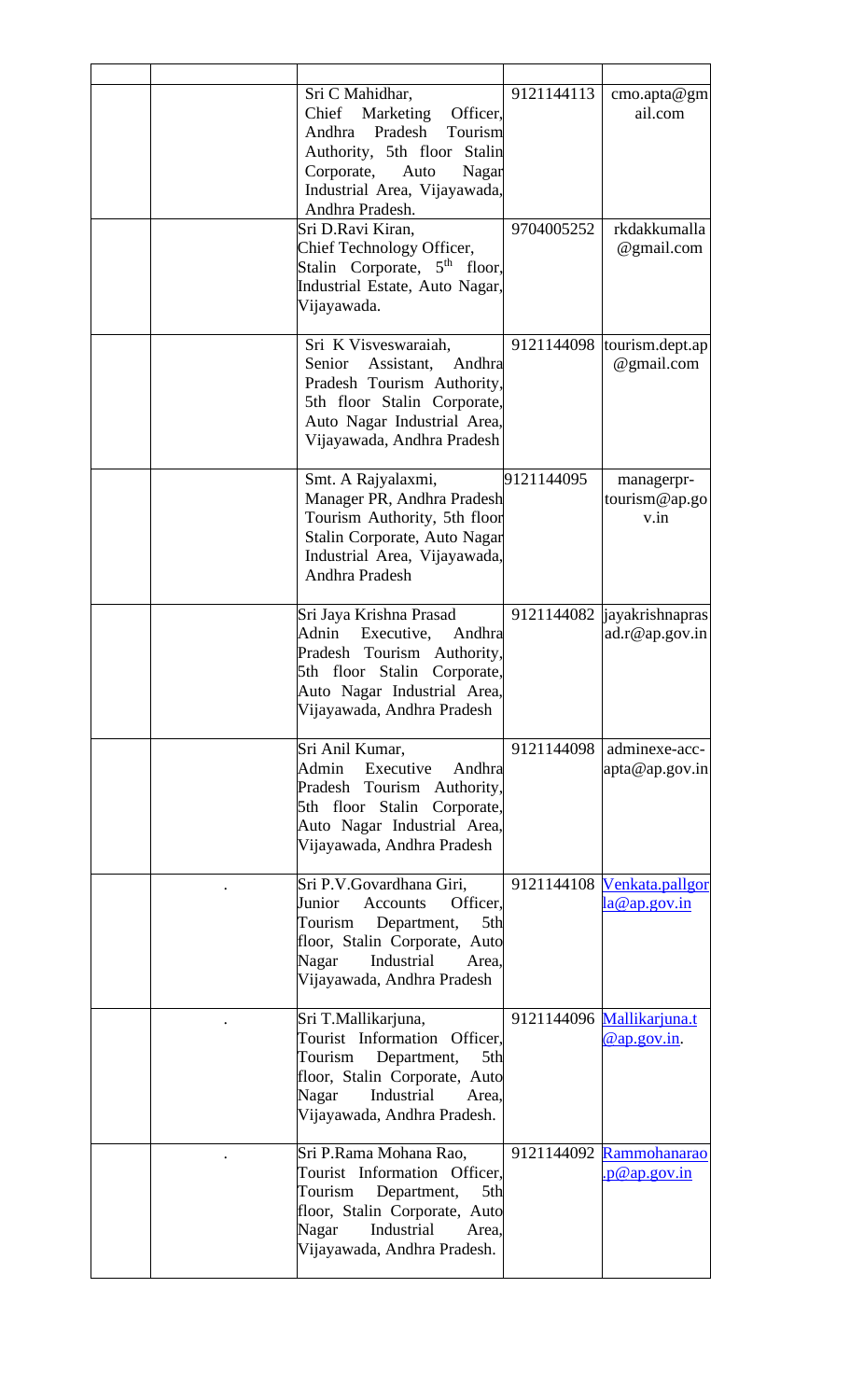|  | Sri B.Gopal,<br><b>Assistant Tourist Information</b><br>Officer, Tourism Department,<br>5th floor, Stalin Corporate,<br>Auto Nagar Industrial Area,<br>Vijayawada, Andhra Pradesh. |             | 9121144105 Gopi.bhajanthri<br>@ap.gov.in         |
|--|------------------------------------------------------------------------------------------------------------------------------------------------------------------------------------|-------------|--------------------------------------------------|
|  | Sri.B.Anwar Hussain,<br>Senior Assistant,<br>Tourism Department,<br>Stalin Corporate Building,<br>5th Floor, Auto Nagar,<br>Vijayawada $-520007$ .                                 |             | 91217 25757 anwarhussain.b<br>1980@ap.gov.i<br>n |
|  | Sri.G.Saleem,<br>Senior Accountant,<br>Tourism Department,<br>Stalin Corporate Building,<br>5th Floor, Auto Nagar,<br>Vijayawada $-520007$ .                                       |             | 91211 44090 Salim.gandikot<br>a@ap.gov.in        |
|  | Sri.V.Venkateshwarulu,<br>Roneo Operator,<br>Tourism Department,<br>Stalin Corporate Building,<br>5th Floor, Auto Nagar,<br>Vijayawada $-520007$ .                                 | 98667 12304 |                                                  |
|  | Sri.G.Sravan Kumar,<br>Office subordinate,<br>Tourism Department,<br>Stalin Corporate Building,                                                                                    | 96429 82229 |                                                  |
|  | Sri.CH.Sreeramulu,<br>Office subordinate,<br>Tourism Department,<br><b>Stalin Corporate Building,</b><br>5th Floor, Auto Nagar,<br>Vijayawada – 520007.                            | 79819 36650 |                                                  |
|  | Sri.Y.Umesh,<br>Office subordinate,<br>Tourism Department,<br>Stalin Corporate Building,<br>5th Floor, Auto Nagar,<br>Vijayawada – 520007.                                         | 79819 36650 |                                                  |
|  | Sri.A.Ramanaiah,<br><b>Assistant Butler cum Cook,</b><br>Tourism Department,<br>Stalin Corporate Building,<br>5th Floor, Auto Nagar,<br>Vijayawada $-520007$ .                     | 95731 61898 |                                                  |
|  | Sri.SK.Haroon Rasheed,<br>Watchman,<br>Tourism Department,<br>Stalin Corporate Building,<br>5th Floor, Auto Nagar,<br>Vijayawada – 520007.                                         | 72869 11019 |                                                  |
|  | Sri.P.Nehith,<br>Sweeper cum Watchman,<br>Tourism Department,<br>Stalin Corporate Building,<br>5th Floor, Auto Nagar,                                                              | 94933 00634 |                                                  |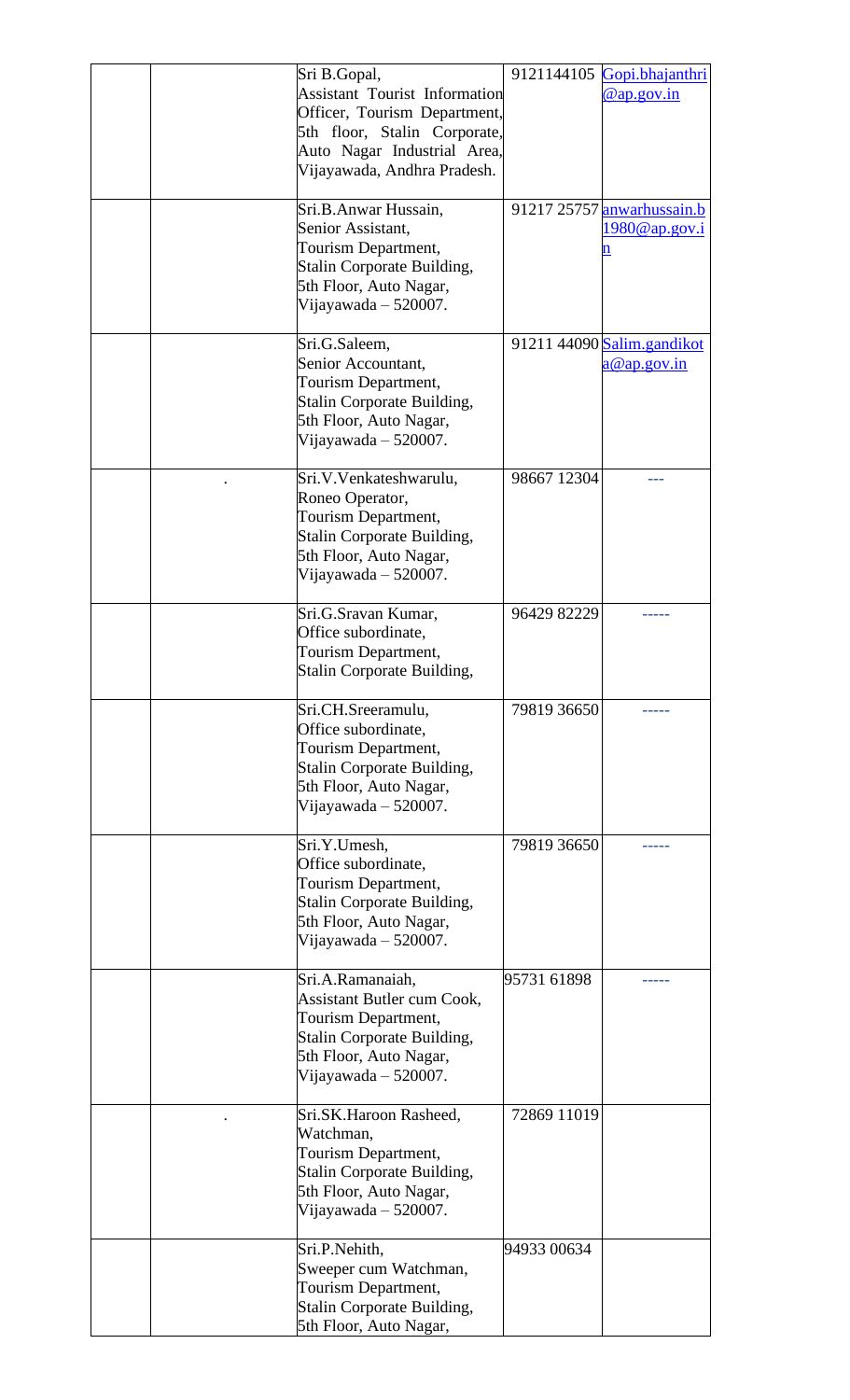| Vijayawada $-520007$ .                                                                                                                               |             |  |
|------------------------------------------------------------------------------------------------------------------------------------------------------|-------------|--|
| Smt.CH.Padmavathi,<br>Sweeper cum Gardener,<br>Tourism Department,<br>Stalin Corporate Building,<br>5th Floor, Auto Nagar,<br>Vijayawada $-520007$ . | 94929 47002 |  |

### Monthly Remuneration received by Officers and Employees, including the System of Compensations provided in Regulations. **[Section 4 (10 (b) (x)]**

| SI.<br>N <sub>0</sub> | <b>Employee Name</b><br>Sarva/Sri/Smt./Ku | <b>Designation</b>                   | <b>Monthly</b><br><b>Remuneration</b>                  |
|-----------------------|-------------------------------------------|--------------------------------------|--------------------------------------------------------|
|                       | m.                                        |                                      | including<br>compensation as per<br>PRC 2015 scales in |
|                       |                                           |                                      | Rs.                                                    |
| 1                     | Md.Mohammad Sab                           | Deputy Director                      | 1,19,076                                               |
| $\overline{2}$        | C.Mahidhar                                | <b>Assistant Director</b>            | 1,25,297                                               |
| 3                     | P.V.Govardhana Giri                       | Junior Accounts Officer              | 70,222                                                 |
| $\overline{4}$        | T.Mallikarjuna                            | <b>Tourist Information Officer</b>   | 62,951                                                 |
| 5                     | P.Rama Mohan Rao                          | <b>Tourist Information Officer</b>   | 96,403                                                 |
| 6                     | <b>B.Gopal</b>                            | <b>Assistant Tourist Information</b> | 59,653                                                 |
|                       |                                           | Officer                              |                                                        |
| 7                     | K.Vishweswaraiah                          | Senior Assistant                     | 74,383                                                 |
| 8                     | <b>B.Anwar Hussain</b>                    | Senior Assistant                     | 47,536                                                 |
| 9                     | G.Mohammad Salim                          | Senior Accountant                    | 41,328                                                 |
| 10                    | V.Venkateswarlu                           | Roneo operator                       | 66,512                                                 |
| 11                    | G.Sravan Kumar                            | Office subordinate                   | 46,399                                                 |
| 12                    | Y.Umesh                                   | Office subordinate                   | 43,888                                                 |
| 13                    | Ch.Sreeramulu                             | Office subordinate                   | 43,705                                                 |
| 14                    | <b>S.Haroon Rashid</b>                    | Watchmen                             | 59,653                                                 |
| 15                    | P.Nehith                                  | Sweeper cum Watchmen                 | 24,002                                                 |
| 16                    | P.Padmavathi                              | Sweeper cum Gardener                 | 49,022                                                 |
| 17                    | A.Ramanaiah                               | <b>Assistant Butler cum Cook</b>     | 84,218                                                 |

### LIST OF DEPUTATION EMPLOYEES WORKING IN ANDHRA PRADESH TOURISM AUTHORITY

| Sl.<br>No.    | <b>Employee Name</b><br>Sarva/Sri/Smt./Kum. | Designation               | Salary (as per PRC 2015<br>scales) Rs. |
|---------------|---------------------------------------------|---------------------------|----------------------------------------|
|               | PNV Lakshmi Narayana                        | District Tourist &        | 1,66,770                               |
|               |                                             | <b>Culture Officer</b>    |                                        |
| $\mathcal{D}$ | B.Pitcheswararao                            | <b>Assistant Director</b> | 1,15,525                               |
| 3             | <b>KK Ganesh Babu</b>                       | <b>Assistant Director</b> | 1,13,229                               |
|               | PD Pavan Kumar                              | <b>Manager Tourism</b>    |                                        |

## ANDHRA PRADESH TOURISM AUTHORITY DETAILS OF THE CONTRACT EMPLOYEES OF APTA & REMUNERATION

| Sl.            | <b>Employee Name</b>  | Designation               | Monthly     |
|----------------|-----------------------|---------------------------|-------------|
| N <sub>o</sub> | Sarva/Sri/Smt./Kum.   |                           | Remuneratio |
|                |                       |                           |             |
|                |                       |                           | Rs.         |
|                | Dr.D.V.Sambasiva Raju | Director – Administration | 1,30,000    |
|                | P.Srinivasa Rao       | $Directory - IDG$         | 2,19,000    |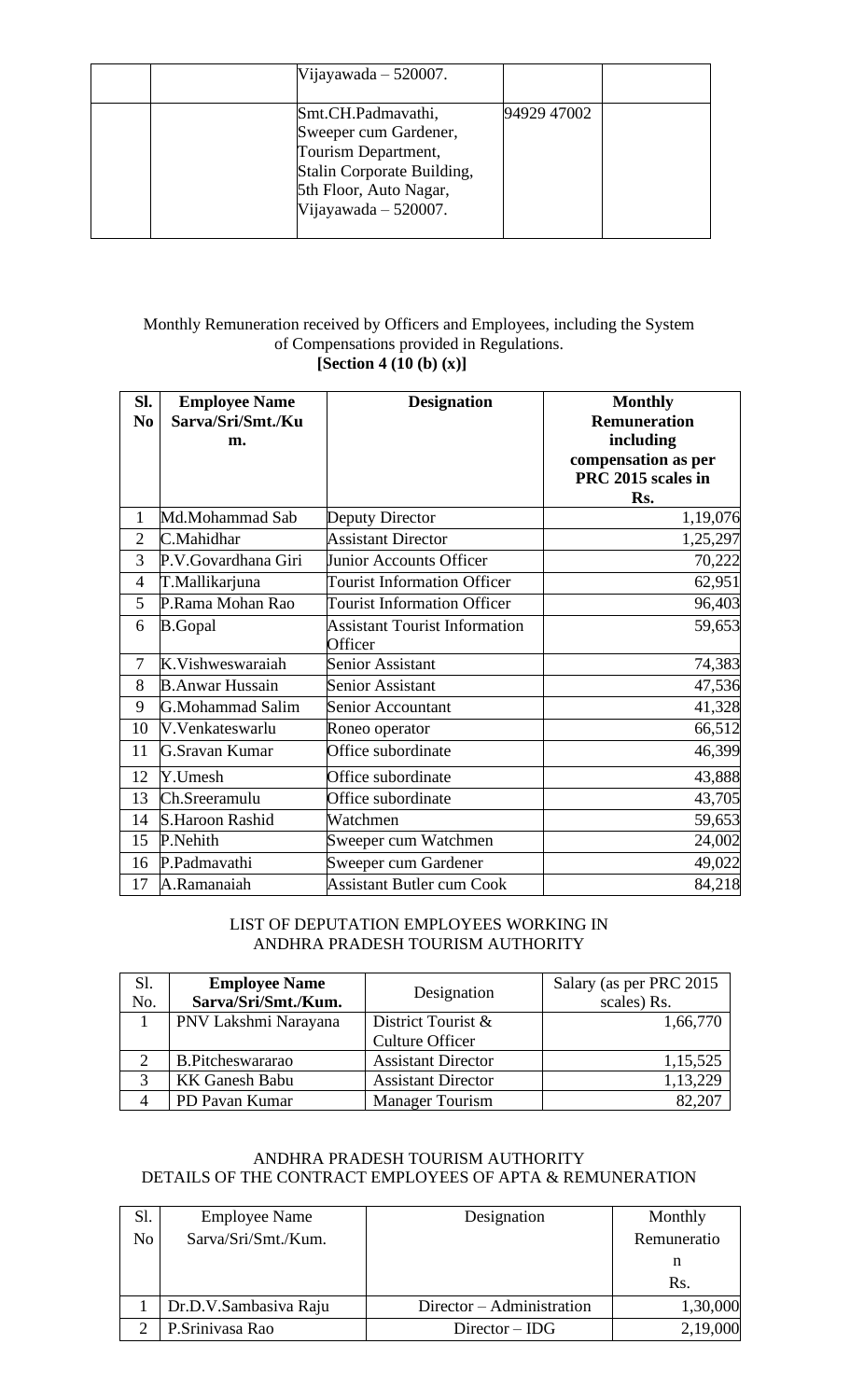| 3   | D.Ravi Kiran            | <b>Chief Technology Officer</b>   | 1,25,000 |
|-----|-------------------------|-----------------------------------|----------|
| 4   | Dhananjaya Joshi        | AD, Strategy                      | 95,000   |
| 5   | A.Lajwanti Naidu        | <b>AD-Capacity Building</b>       | 65,000   |
| 6.  | V.Sai Phanindra Ch.     | Manager - Tour Operator           | 35,000   |
| 7.  | P.V.Deepak              | Manager - Tourism                 | 30,000   |
| 8.  | G.Nayudamma.            | Manager - Amusement Parks         | 30,000   |
| 9.  | A.Rama Krishna          | Manager - Events                  | 30,000   |
| 10. | S.Md.Rafeeq Ahmad       | Manager - Resorts & Hotels        | 40,000   |
| 11  | A.Rajya Lakshmi.        | <b>Manager-Public Relations</b>   | 50,000   |
| 12  | S.Parameswara Rao.      | Manager - Communications          | 50,000   |
| 13  | G.Anjali                | Manager - Admin                   | 30,000   |
| 14. | D.Chaitanya Kumar       | Manager - Campaign                | 30,000   |
| 15. | N.Ram Kumar             | Manager - Tourism                 | 30,000   |
| 16  | <b>B.Venkateswarlu</b>  | Manager - Tourism                 | 35,000   |
| 17. | M.Nagabhushanam         | Manager - Tourism                 | 35,000   |
| 18. | N.Narayana Rao          | Manager - Tourism                 | 35,000   |
| 19  | G.Rama Lakshmana Rao    | Manager - Tourism                 | 35,000   |
| 20  | P.Venkatachalam         | Manager - Tourism                 | 35,000   |
| 21  | B.Pattabi Ramanna.      | Manager - Tourism                 | 35,000   |
| 22  | G.Dasu                  | Manager - Tourism                 | 35,000   |
| 23  | P.Veerandra.            | Manager - Tourism                 | 35,000   |
| 24  | A.Bala Venkata Sudheer. | Database Administrator            | 45,000   |
| 25  | V.Jagadeesh.            | <b>Assistant Engineer</b>         | 25,000   |
| 26  | B.Jaya Rani.            | <b>Assistant Manager - Events</b> | 26,000   |
| 27  | M.Srinivas              | Sr.Admin Executive                | 26,000   |
| 28  | V.Uma Jyathi            | Sr.Admin Executive                | 26,000   |
| 29  | T.Venkata Lakshmi.      | Sr.Admin Executive                | 31,000   |
| 30  | P.Neelufer              | Sr.Admin Executive                | 26,000   |
| 31  | TVVD Subrahmanyam.      | Sr.Admin Executive                | 26,000   |
| 32  | P.Mahesh Babu.          | Sr.Admin Executive                | 37,000   |
| 33. | Sk. Abdul Rahman.       | <b>Sr. Accounts Executive</b>     | 37,000   |
| 34  | <b>B.Upender Reddy.</b> | <b>IT Executive</b>               | 26,000   |
| 35  | J.Daiva Kumari.         | Administrative Executive          | 16,000   |
| 36  | N.Satish Babu.          | Administrative Executive          | 16,000   |
| 37  | R.Jaya Krishna Prasad.  | Administrative Executive          | 17,000   |
| 38  | Ch. Mahesh Babu.        | Administrative Executive          | 18,000   |
| 39  | S.Anil Kumar.           | Administrative Executive          | 18,000   |
| 40. | Sk.Mastaanvali.         | Administrative Executive          | 23,000   |
| 41  | Ch. Hemant Siva Nag.    | Administrative Executive          | 19,000   |
| 42  | Ch.Nagarjuna Rao.       | Administrative Executive          | 19,000   |
| 43  | E.Anjaneyulu            | Tourist Information Officer.      | 16,000   |

# **List of Outsourcing Employees working in APTA**

| SI.<br>N <sub>0</sub> | <b>Employee Name</b><br>Sarva/Sri/Smt./Kum. | <b>Designation</b>                             | <b>Monthly</b><br><b>Remuneration</b> |
|-----------------------|---------------------------------------------|------------------------------------------------|---------------------------------------|
|                       | K V R Bhagavati Lakshmi                     | Accountant                                     | 15000                                 |
| $\overline{2}$        | V.Komali                                    | Junior Assistant                               | 15000                                 |
| 3                     | G Vara Prasad                               | L.D. Steno                                     | 15000                                 |
| 4                     | K Umadevi                                   | Supervisor                                     | 15000                                 |
| 5                     | <b>B</b> Rajesh                             | <b>Tourist Information</b><br><b>Assistant</b> | 15000                                 |
| 6                     | P S Sreedevi                                | <b>Tourist Information</b><br>Assistant        | 15000                                 |
| 7                     | A Narendra                                  | <b>Tourist Information</b><br>Assistant        | 15000                                 |
| 8                     | J Rakesh Kumar                              | Typist                                         | 15000                                 |
| 9                     | D Ramesh                                    | Receptionist                                   | 15000                                 |
| 10                    | K Ashok                                     | Receptionist                                   | 15000                                 |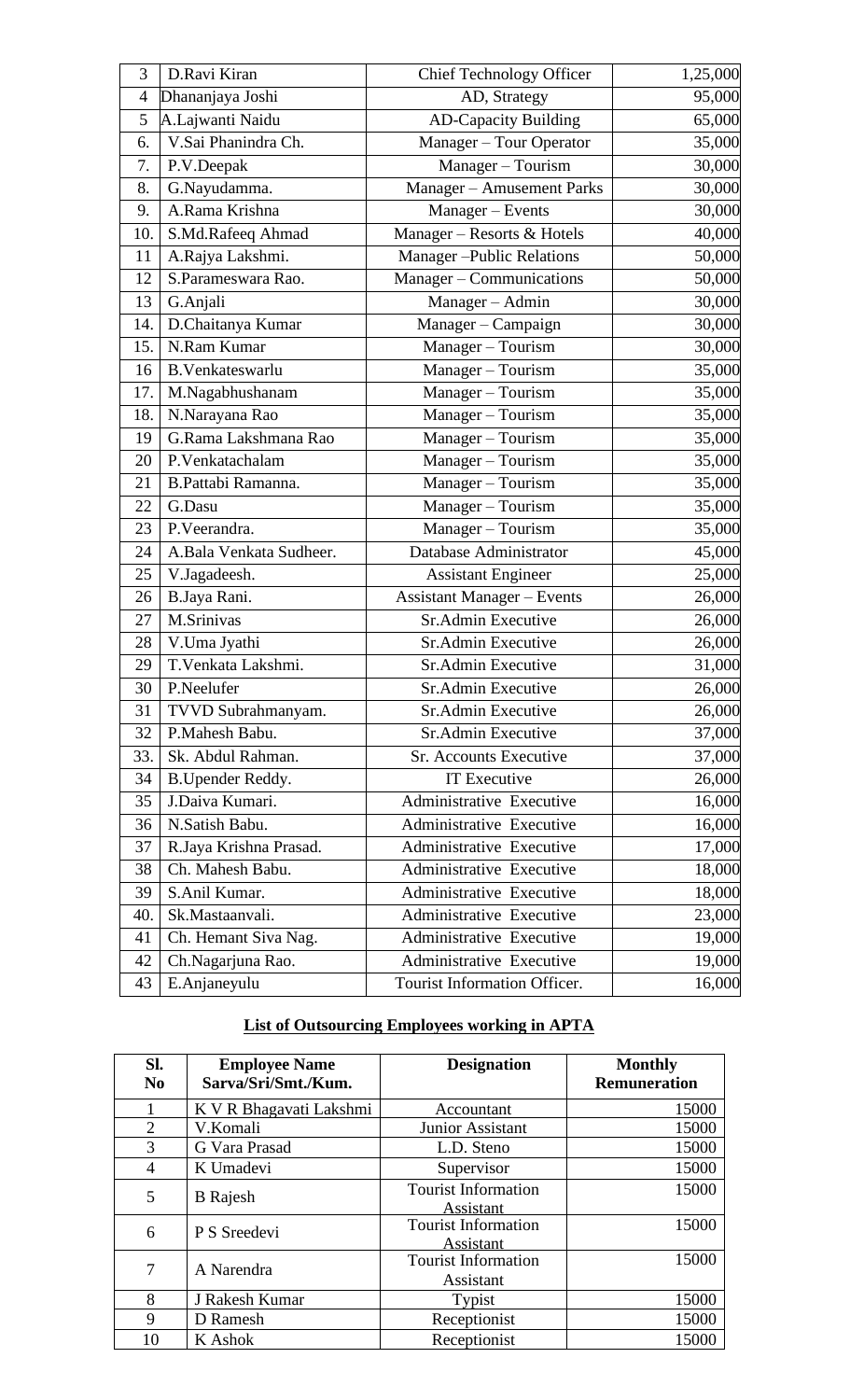| 11 | <b>BLSV Kutumba Rao</b> | Receptionist | 15000 |
|----|-------------------------|--------------|-------|
| 12 | N Srinivasulu           | Receptionist | 15000 |
| 13 | G Raviratna Babu        | Receptionist | 15000 |
| 14 | G Parvathi              | Receptionist | 15000 |
| 15 | P Srinivasa Rao         | Receptionist | 15000 |
| 16 | <b>B</b> Ramachandra    | Receptionist | 15000 |
| 17 | P Venkateswara Rao      | Receptionist | 15000 |
| 18 | K Pratap Reddy          | Receptionist | 15000 |
| 19 | K Geeta Rani            | Receptionist | 15000 |
| 20 | K Sai Kiran             | Receptionist | 15000 |
| 21 | N Ravi                  | Receptionist | 15000 |
| 22 | <b>B</b> Aneel Kumar    | Receptionist | 15000 |
| 23 | K Gloria                | Receptionist | 15000 |
| 24 | M Madhan Mohan Reddy    | Coordinator  | 15000 |
| 25 | K Suresh                | Driver       | 15000 |

### **Budget Allocated to Each Agency including Plans etc. [Section 4 (1) (b) (xi)]**

|                |                        |                             |        | Rs. In thousands. |
|----------------|------------------------|-----------------------------|--------|-------------------|
|                |                        |                             |        | 2020-21           |
| Sl.No          | <b>Head of Account</b> | Name of the Scheme          | BE     | Expenditure       |
|                | 3452-01-190-05-310/311 | <b>APTA</b>                 | 3000   | 2854              |
| 2              | 3452-01-190-05-310/312 | <b>APTA</b>                 | 100000 | 94439             |
| 3              | 3452-01-190-05-530/531 | <b>APTA Capital Works.</b>  | 100000 | 71154             |
| $\overline{4}$ | 3452-01-190-09-310/312 | SHIM.                       | 4500   | <b>Nil</b>        |
| 5              | 3452-01-190-10-310/312 | <b>Tourism University</b>   | 13     | <b>Nil</b>        |
| 6              | 3452-80-001-00-01      | <b>Head Quarters Office</b> | 11149  | 11434             |
| 7              | 3452-01-102-00-04      | Accommodation and           | 2553   | 2430              |
|                |                        | other facilities of         |        |                   |
|                |                        | Tourism.                    |        |                   |
|                | Total                  |                             | 221215 | 182311            |

### Manner of Execution of Subsidy Programmes  $[Section 4 (1) (b) (xii)]$

| Name of<br>programme/                                             | Nature/Scale of<br>subsidy | Eligibility<br>criteria for grant | Designation of Officer to<br>grant subsidy. |  |  |
|-------------------------------------------------------------------|----------------------------|-----------------------------------|---------------------------------------------|--|--|
| Activity                                                          |                            | of subsidy                        |                                             |  |  |
| Andhra Pradesh Tourism Authority do not have any specific subsidy |                            |                                   |                                             |  |  |
| Plan/Programmes/Schemes etc.,                                     |                            |                                   |                                             |  |  |

#### **Particulars of Recipients of Concessions, Permits or Authorization Granted by the Public Authority [Section 4 (1) (b) (xiii)]**

### **Institutional Beneficiaries.**

| Name of Programme / Scheme: |                                   |                                                |                  |                                                |  |  |
|-----------------------------|-----------------------------------|------------------------------------------------|------------------|------------------------------------------------|--|--|
| Sl.No.                      | Name &<br>address of<br>recipient | <b>Nature/Quantum</b><br>of benefit<br>granted | Date of<br>grant | Name $\&$<br><b>Designation of</b><br>granting |  |  |
|                             | institutions                      |                                                |                  | authority                                      |  |  |
|                             |                                   |                                                |                  |                                                |  |  |

# **Name of programme/Scheme:** Name of Programme / Scheme:

| Sl.No. | Name &<br>address of<br>recipient<br>institutions | <b>Nature/Quantum</b><br>of benefit<br>granted | Date of<br>grant | Name $\&$<br><b>Designation of</b><br>granting<br>authority |  |
|--------|---------------------------------------------------|------------------------------------------------|------------------|-------------------------------------------------------------|--|
|        |                                                   |                                                |                  |                                                             |  |
| NII    |                                                   |                                                |                  |                                                             |  |

ן